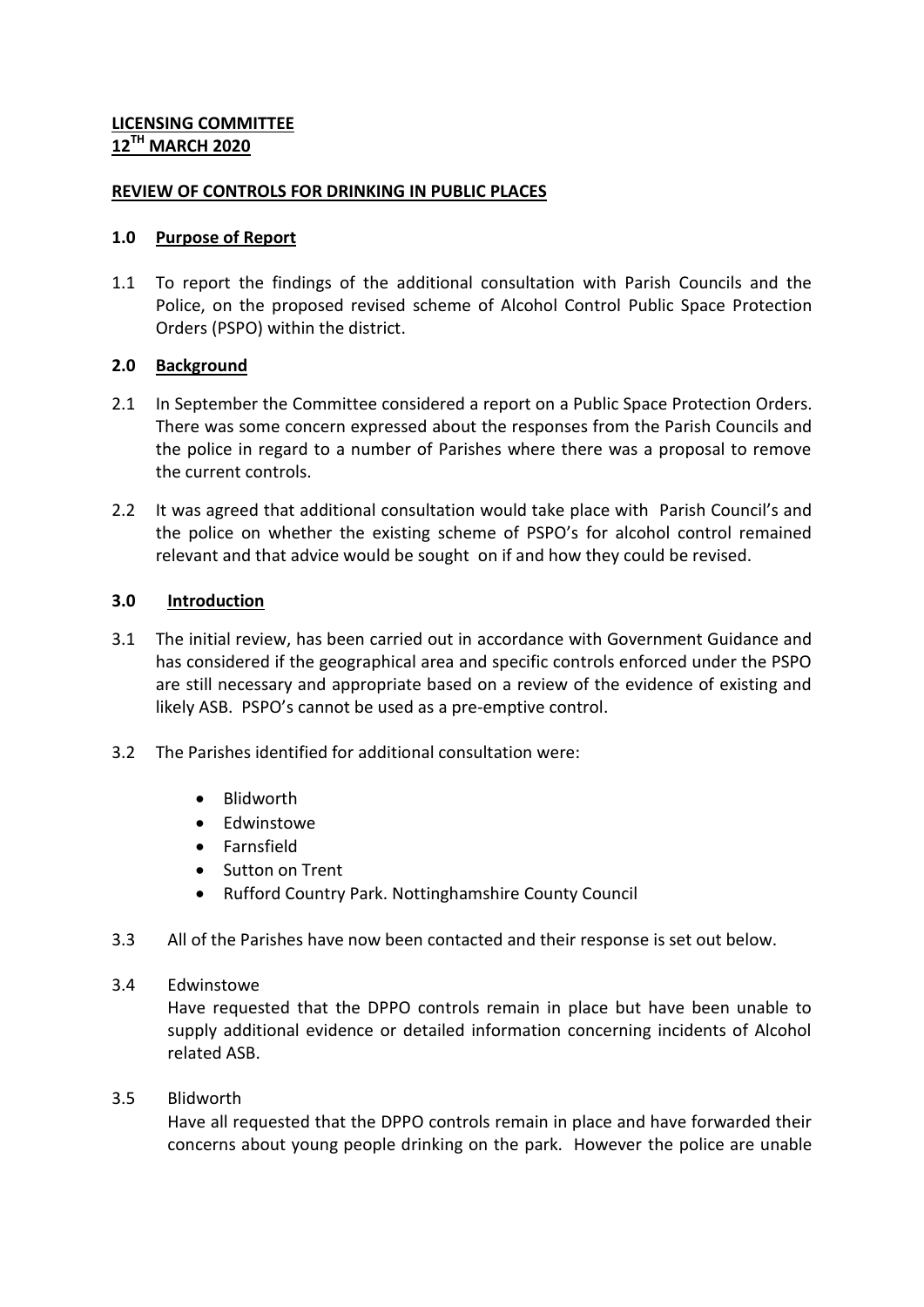to back up the Parishes concerns as there has only been 1 report to the police either directly or via the local police team surgeries.

3.6 Rufford The Parish Council has not requested further Alcohol Control's.

# 3.7 Sutton on Trent

The Parish have provided additional information and are citing issues and requesting a PSPO is considered.

## 3.8 Farnsfield No further information has been submitted.

- 3.9 A number of different Parishes that also have a DPPO expressed concern in the previous round of consultation. These have now been subject to additional consultation and the outcomes are set out in the proposals below.
- 3.10 Regard has been given to the issuing of the penalty notices to people under the age of 18 and it has been decided that a robust system of support and mentoring by partner agencies is preferable to the use of FPN. Where it is identified that a person under the age of 18 has committed a relevant offence, a referral will be made via the Safer Neighbourhood Team Policing lead officer to the Youth Offending Team.

| <b>PARISH AREA</b> | <b>No ASB</b>   | <b>PROPOSED</b> | JUSTIFICATION/ FURTHER COMMENT.        |
|--------------------|-----------------|-----------------|----------------------------------------|
|                    | <b>REPORTS.</b> | <b>ACTION</b>   |                                        |
| 1. Farnsfield      | 0               | Revoke DPPO     | Nil reply stating any ASB              |
| 2. Rufford         | $\overline{0}$  | Revoke DPPO     | Nil reply stating any ASB              |
| 3. Balderton       | 3               | Revoke DPPO     | There is a lack of clear and definite  |
|                    |                 |                 | evidence of alcohol related ASB        |
|                    |                 |                 | occurring sufficient to justify a PSPO |
|                    |                 |                 | being necessary or proportionate.      |
|                    |                 |                 | Implementing one at present would      |
|                    |                 |                 | make it challengeable. The ASB team    |
|                    |                 |                 | are aware of issues around Balderton   |
|                    |                 |                 | Lake and Coronation Street Park, but   |
|                    |                 |                 | there is no evidence to suggest that   |
|                    |                 |                 | these involve drinking alcohol in that |

#### **4.0 Proposals**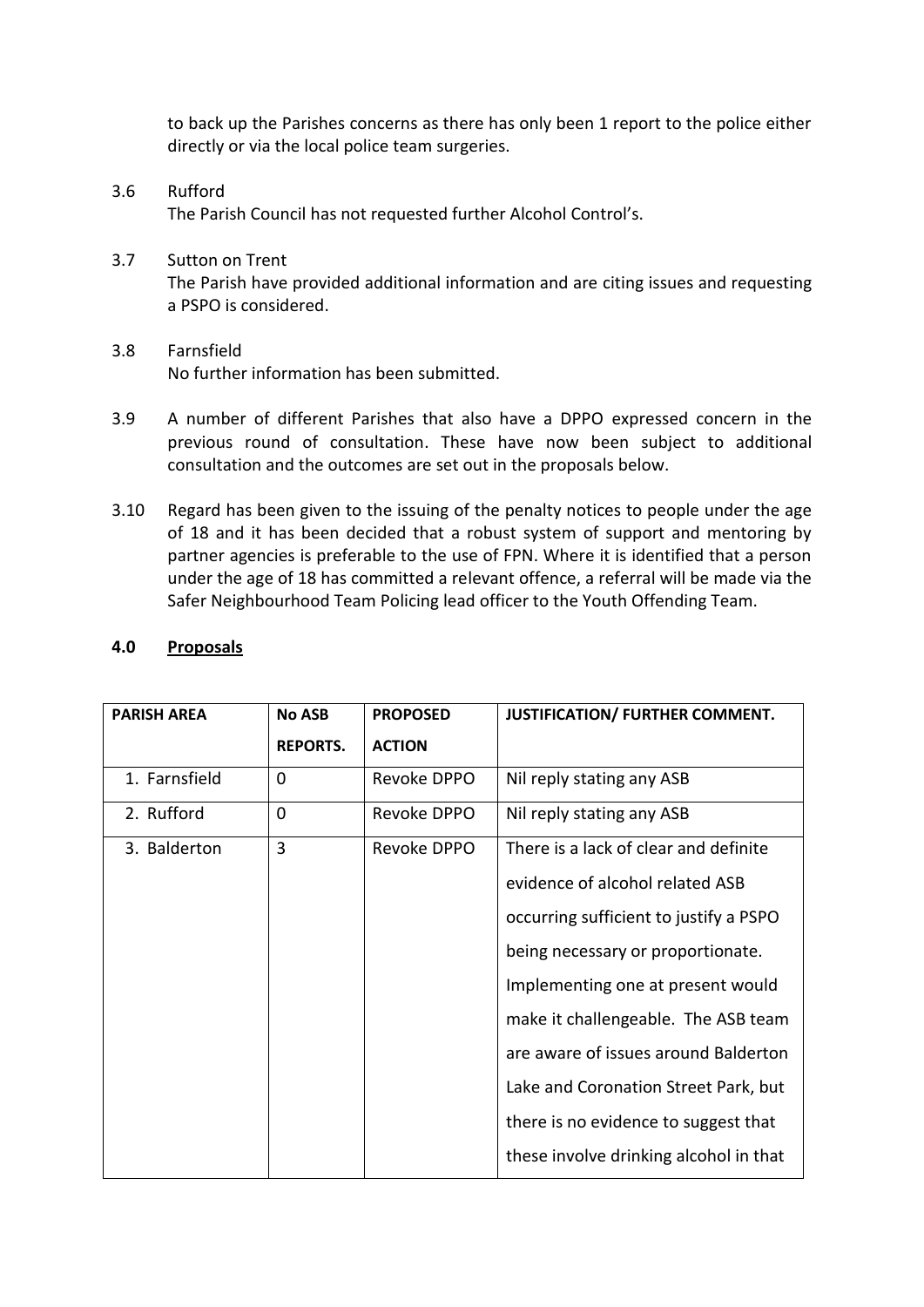|               |                 |               | location.                                |
|---------------|-----------------|---------------|------------------------------------------|
| 4. Sutton on  | 0               | Revoke DPPO   | Not justified in having PSPO due to      |
| Trent         |                 |               | lack of clear evidence of persistent     |
|               |                 |               | alcohol related ASB.                     |
| 5. Blidworth  | 1 <sub>pa</sub> | Revoke DPPO   | Insufficient evidence of persistent      |
|               |                 |               | alcohol related ASB to justify a PSPO.   |
| 6. Edwinstowe | 1 pa            | Revoke DPPO   | Insufficient evidence of persistent      |
|               |                 |               | alcohol related ASB to justify a PSPO.   |
| 7. Southwell  | 4 to            | Revoke DPPO   | Although not significant number of       |
|               | police.         | and implement | actual reports to police and risk of     |
|               | Town            | <b>PSPO</b>   | perception of reports to Town Council    |
|               | council         |               | greater than actuality, a PSPO is        |
|               | believe it      |               | justified here given the proximity to    |
|               | is 10           |               | the Minster. Its status as a significant |
|               | reports         |               | religious and historic building and the  |
|               |                 |               | adjacent parkland being a focal point    |
|               |                 |               | for significant ASB in past years mean   |
|               |                 |               | this PSPO is proportionate and           |
|               |                 |               | appropriate. See map outlining           |
|               |                 |               | proposed area                            |
| 8. Rainworth  | 2               | Revoke DPPO   | There are significant issues with ASB    |
|               |                 | and implement | in this area and although these are      |
|               |                 | <b>PSPO</b>   | underreported, the existence of          |
|               |                 |               | efforts by joint partners to tackle ASB  |
|               |                 |               | and drink related ASB in the area        |
|               |                 |               | does justify a PSPO around Pit Lane      |
|               |                 |               | and the Skate Park only. See map         |
|               |                 |               | outlining proposed area                  |
| 9. Ollerton   | 9               | Revoke DDPO   | Ongoing issues. NSDC aware of            |
|               |                 | and implement | alcohol related ASB in the area. CAP     |
|               |                 | <b>PSPO</b>   | established to help resolve issues.      |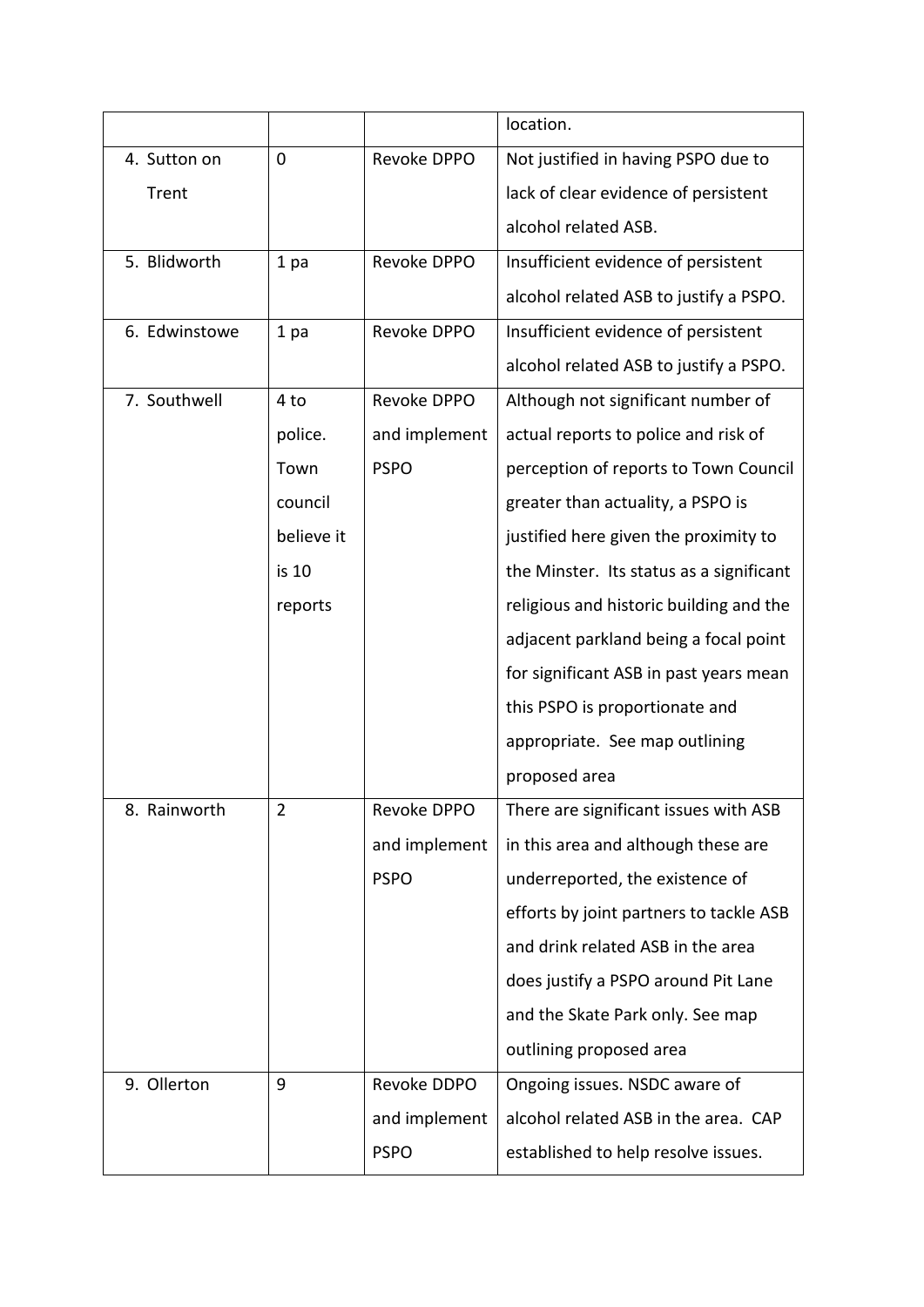|     |           |   |               | PSPO justified by evidence. See map<br>outlining proposed area |
|-----|-----------|---|---------------|----------------------------------------------------------------|
| 10. | Clipstone | 5 | Revoke DPPO   | Ongoing issues. NSDC aware of                                  |
|     |           |   | and implement | alcohol related ASB in the area. CAPS                          |
|     |           |   | PSPO.         | established to support the                                     |
|     |           |   |               | community and to help to resolve                               |
|     |           |   |               | issues. PSPO justified by evidence.                            |
|     |           |   |               | See map outlining proposed area                                |

## 4.2 It Is proposed that:

Ollerton & Boughton - the proposed PSPO area replicates that of the DPPO area. See map 1

Southwell - the proposed PSPO area replicates that of the DPPO area. See map 2

Clipstone - the proposed PSPO area replicates that of the DPPO area. See map 3

Rainworth is for the proposed PSPO to cover the Skate Park and Pit Lane area only. See map 4

4.3 It is proposed the terms of the PSPO are as follows:

An authorised officer of the council or police may ask a person who:

Is consuming or appears to be consuming alcohol in an area covered by the PSPO And That person is causing or is likely to cause anti-social behaviour

To

Cease drinking the alcohol and dispose of the alcohol, Or surrender the alcohol to the officer. Or immediately leave the area covered by the PSPO.

4.5 It is proposed that the fixed penalty level for all Public Space Protection Orders is set at £100.00 reduced to £75.00 if made within 14 days. This aligns the penalty level with that of similar environmental and ASB offences.

# 5.0 **Comments from the Council's solicitor**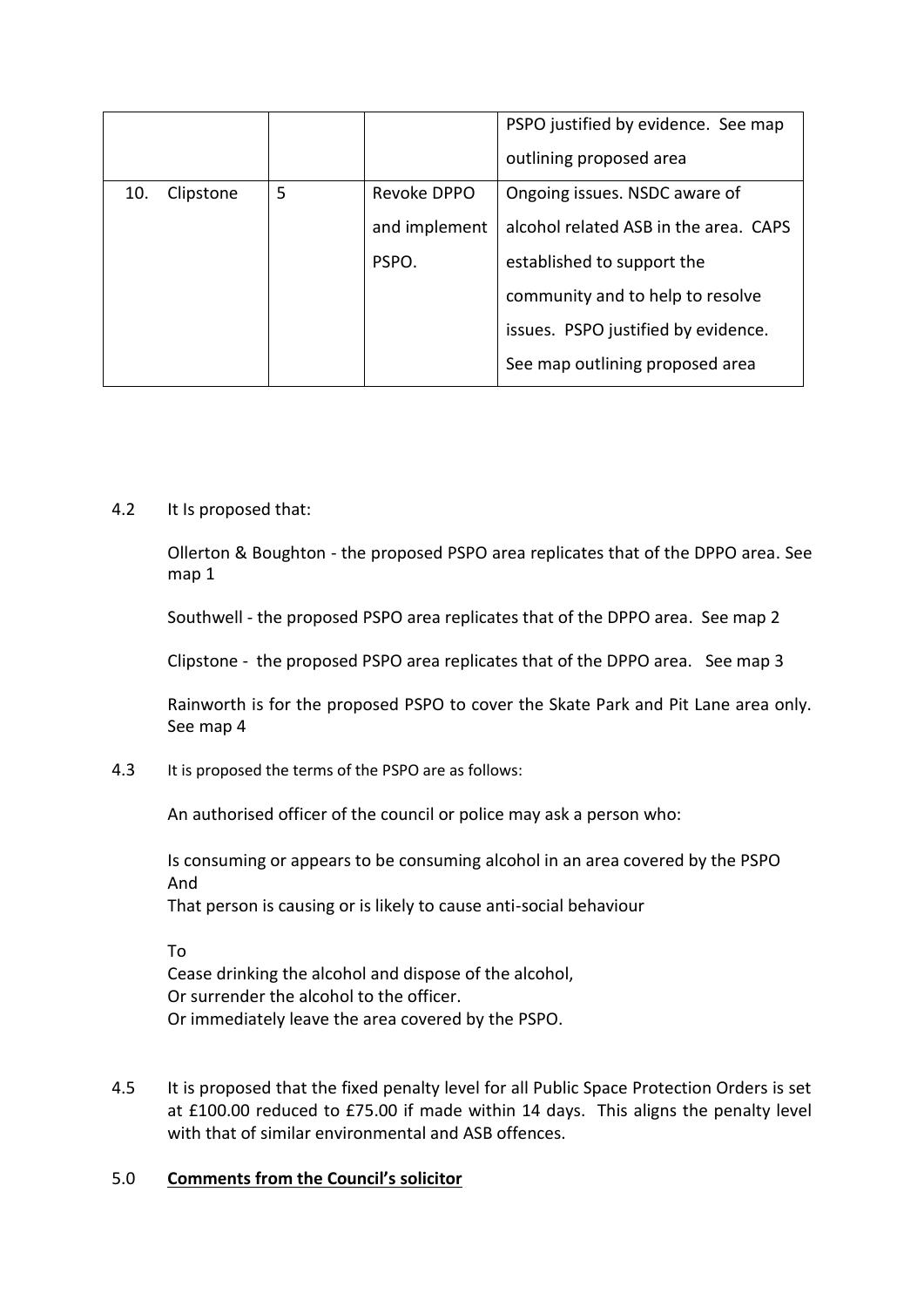5.1 The Legal advice on this matter is not to make PSPOs on the areas highlighted above. The option to make them for a limited time of e.g. 1 year in anticipation of alcohol related ASB occurring that may have previously been unreported, is not recommended because this would be unlawful.

The Orders must be evidence based and that is unfortunately lacking from many of the Parish Councils or their areas. The Parish Council's themselves have not reported significant and persistent ASB to the police or council and neither have their parishioners. Although some Parish Council's state they have reported more incidents that police records show, there is insufficient evidence to verify this.

# **6.0 Equalities Implications**

- 6.1 The Equalities Impact Assessment has been completed. It is recognised that those with alcohol dependency may be adversely impacted. To mitigate any inequality and to ensure support is in place any individual who presents as being vulnerable, or who has previously been referred to LMAPS will be discussed at a case conference chaired by the Business Manager or Assistant Business Manager Public Protection, to establish the best course of action in both the interest of the public and in the interest of the individual concerned.
- 6.2 The revised scheme of FPN administration ensures that Environmental Crime within the district is enforced against in a consistent way. It promotes fairness through the "polluter pays principle". By offering an alternative to prosecution the FPN scheme provides a proportionate intervention against first time offenders. Young people have been exempted from the scheme due to their protected characteristic and their financial vulnerability. Alternative interventions are provided for in the policy. The Appeals scheme allows for a FPN to be revoked for public interests.

# **7.0 Financial Implications**

7.1 There will be a need to produce new signage with a possible cost of between £500 and £1,000. There is a Repairs and Renewal scheme established for this.

## **8.0 Community Plan – Alignment to Objectives**

8.1 *Objective 2: Reduce crime and anti-social behaviour, and increase feelings of safety in our communities:* The proposed control will provide an enforcement tool to control drink related ASB.

## **9.0 RECOMMENDATION:**

(a) That the committee supports the revocation of the DPPOs at

Farnsfield Balderton